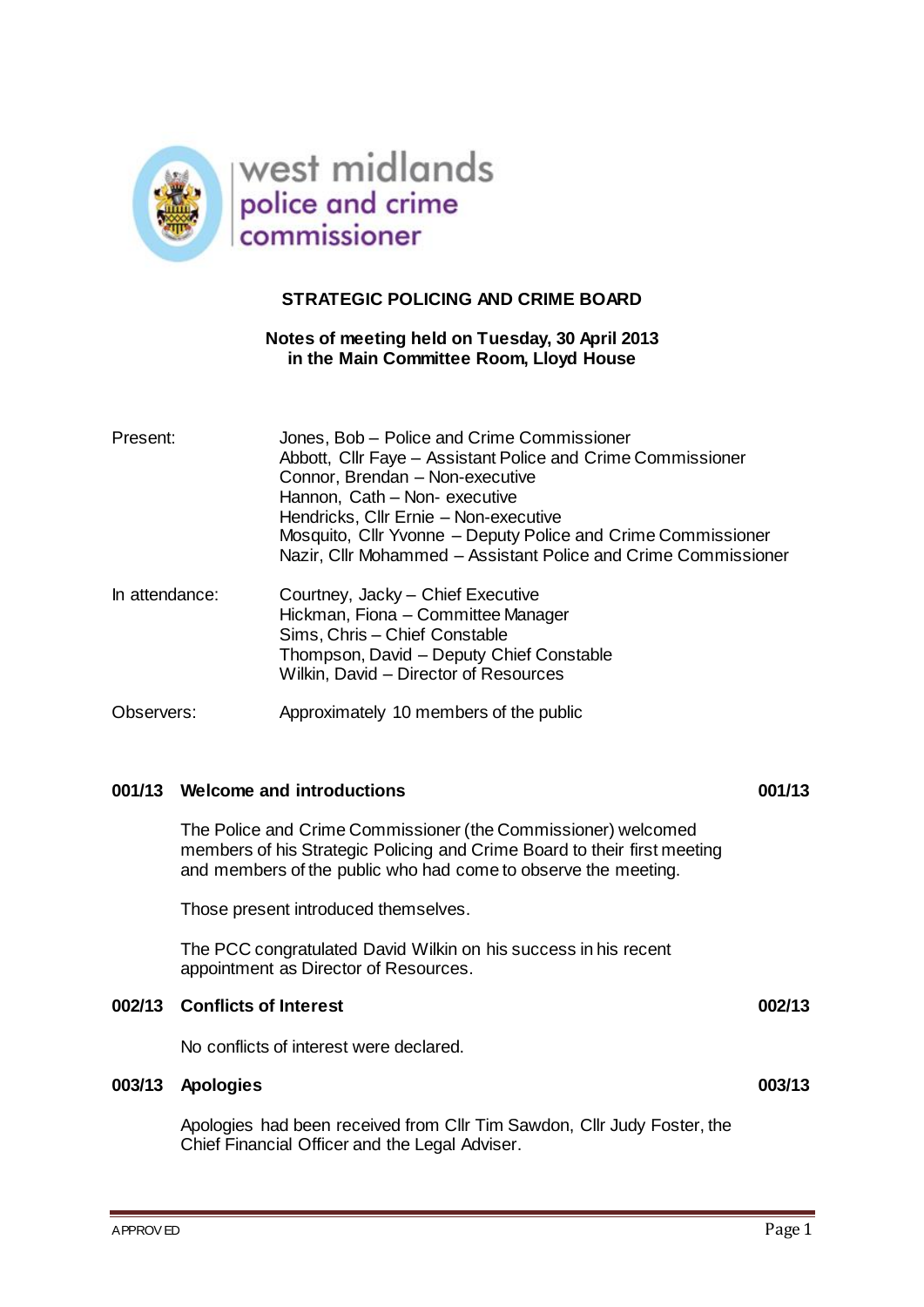#### **004/13 Public Questions 004/13**

There were no public questions.

## **004/13 Strategic Policing and Crime Board Rules of Procedure 004/13**

The Chief Executive introduced the report which sought the views of the Board on the proposed rules of procedure under which the Board would operate.

The Board recommended that the rules be amended to include:

- provision for the Board to accept petitions;
- a sentence clarifying that public questions could not be taken about ongoing criminal or quasi-judicial investigations; and

noted that the rules could be reviewed at any time.

**ACTION. The Chief Executive would amend the rules to include the Board's recommendation and the Commissioner would make a formal decision approving the rules in due course. The rules would then be made available on the Commissioner's website.**

*Subsequent to the meeting the Commissioner approved the amended Rules of Procedure (WMPCC 020 13 Strategic Policing and Crime Board Rules of Procedure) and they were published on the Commissioner's website.*

The Board noted that the Commissioner intended to bring all future decisions, other than those that were urgent, through the Board.

#### **005/13 Police and Crime Plan 005/13**

The Commissioner introduced the report which outlined the Board's work programme and to which the Police and Crime Plan was annexed. Although the Plan had already been issued, the Commissioner considered this occasion to be the launch of the Plan.

The Board considered the report and during the discussion noted that:

- this year, the Plan and the budget had been developed in a very short timescale, necessitated by statute;
- in future years, the Commissioner intended the setting of the Plan to be a 'bottom up' process;
- in future years, the intention would be to set the budget after the the Plan had been developed so that resources were deployed to reflect priorities in the Plan;
- diagram 1 in the Plan represented the new governance arrangements for policing. The Commissioner 'owned' the top half of the diagram and the Chief Constable the bottom half. Together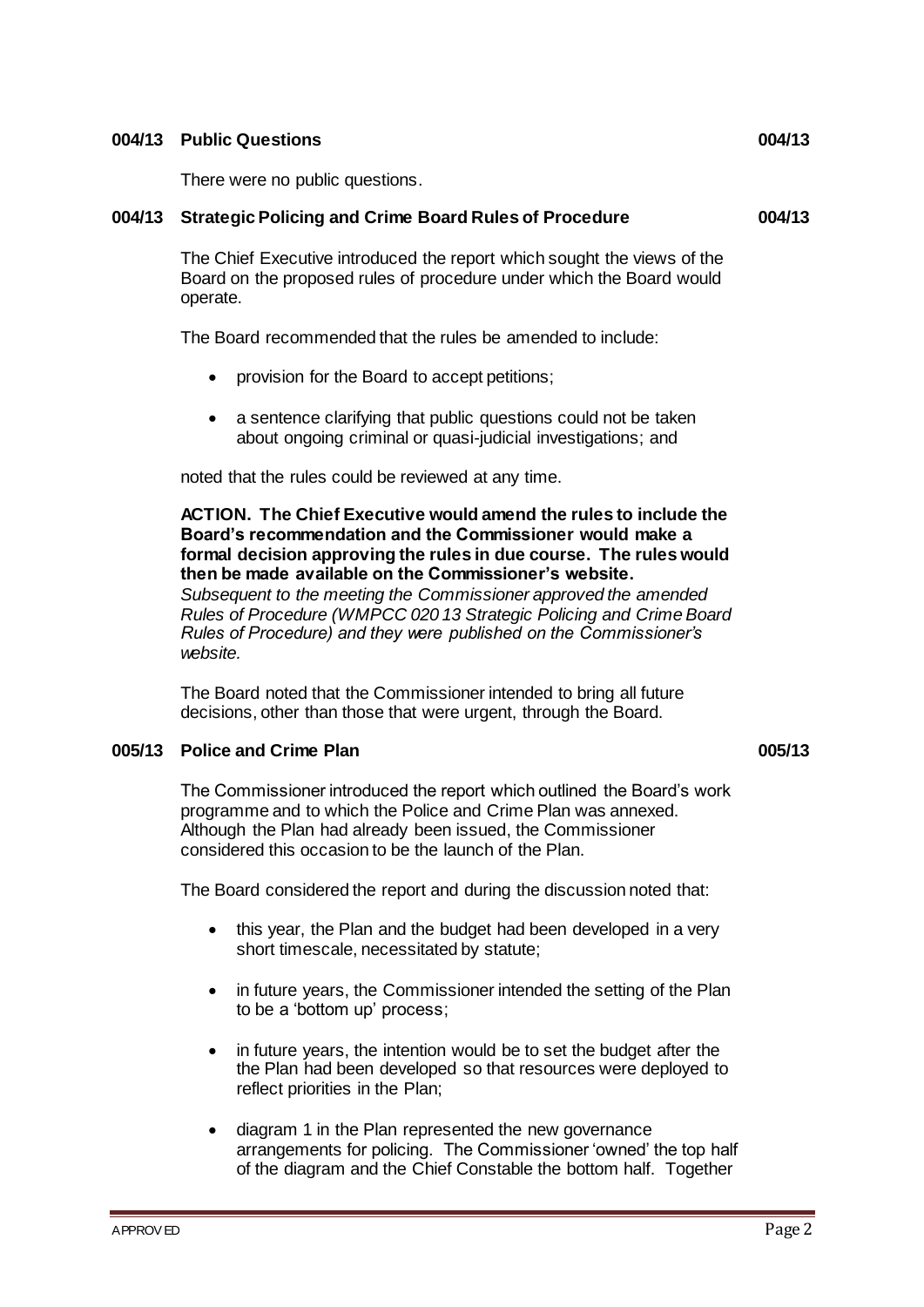they would work to achieve the driving aim of the Plan which was that the people of the West Midlands would have pride in their police;

- there would be differences between local policing plans and there would, inevitably, be tensions between local policing plans and the central, strategic Plan. The Deputy Chief Constable would have a moderating role in this regard;
- the Plan would be monitored throughout the year. Local plans would be subject to intensive reporting.

Other matters touched on during the discussion included:

- the possibility of ranking the priorities in future Plans and aligning them with the budget;
- the possibility of highlighting in future Plans engagement with local residents;
- the possibility of organising a summit on Safeguarding;
- the possibility of introducing a victims commission or some other structure for victims.

The Commissioner commended all those who had been involved in developing the Plan in such a short timescale.

# **006/13 Financial Reporting 006/13**

The Director of Resources introduced the report which set out the proposed approach for regular financial update reports to the Board.

The Board considered the report and during the discussion noted that:

- while this report focused on monitoring budgets, there would be another stream of activity focused on developing budgets;
- **ACTION. dates for Joint Audit Committee meetings would be disseminated once they had been discussed with the newlyappointed independent Chair;**

*Subsequent to the meeting, it has been agreed with the newlyappoint Chair of the Joint Audit Committee that the first meeting will be held on 26 June 2013.*

 the West Midlands Office for Policing and Crime had taken a reduction in its budget which was proportionately greater than that taken by the Force.

#### **007/13 Force Performance 2012-13 007/13**

The Deputy Chief Constable introduced the report which outlined performance against milestone in 2012-13.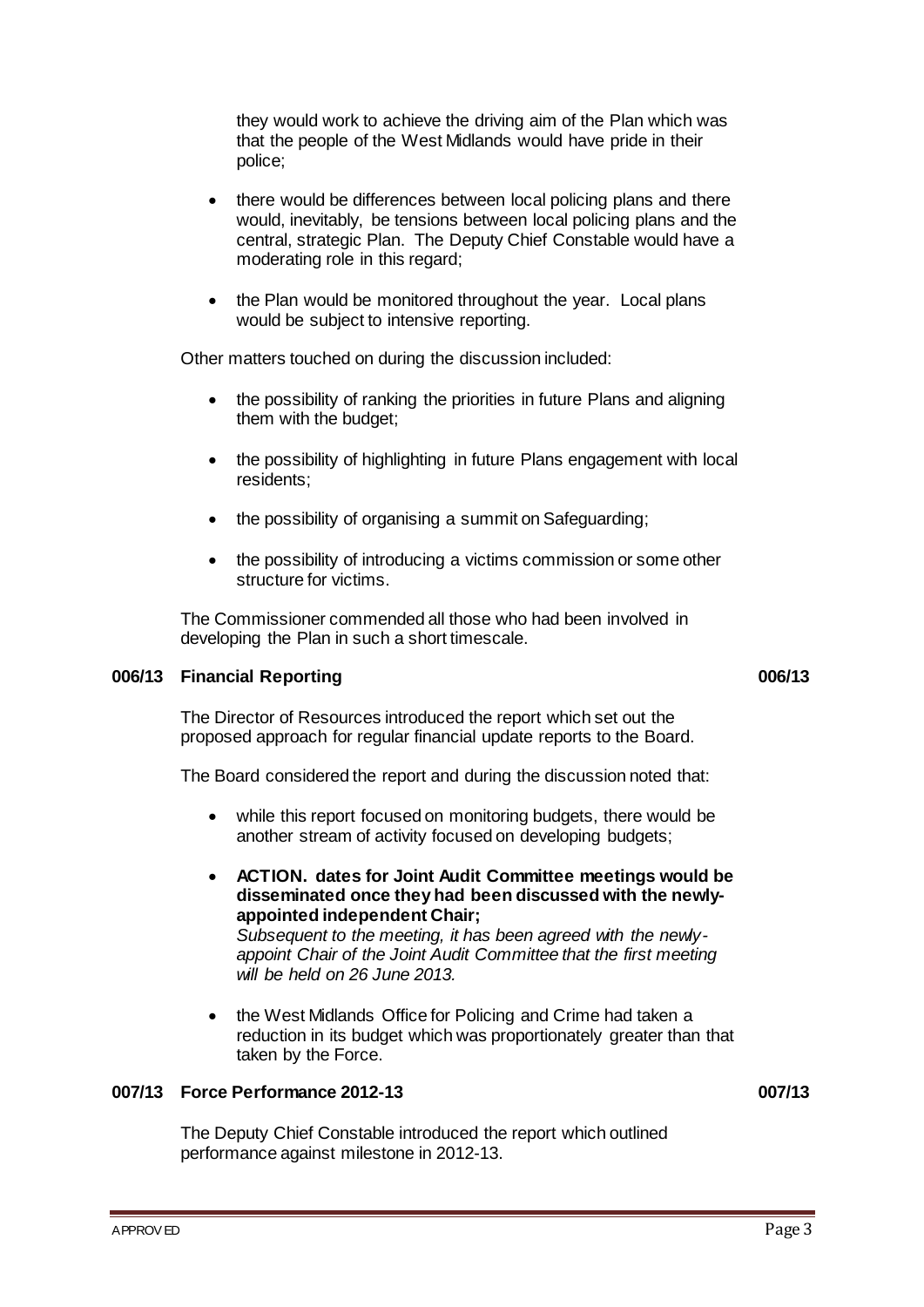The Board considered the report and during the discussion noted that:

- the data that the Force could now track at neighbourhood level was very good. It would be worth the Board having a full presentation on this; **ACTION: Chief Executive to arrange for Board to be briefed.**
- although crime had significantly been reduced, public perception of crime figures was often different. When communicating the figures to the public, it would be helpful to provide some narrative around them;
- the Chief Constable was supportive of the use of community resolutions and the Force had been monitoring and evaluating its use. The Government had recently run a consultation on Community Remedy;
- the Force was working with the University of Cambridge researching evidence-based policing. The research also included restorative justice/use of community resolutions;
- the Force was embarking on a big project using Continuous Improvement to look at the way that the investigative process operated both centrally and locally. The Force was confident that it could find better and more efficient ways of working;
- it was important to have milestones that did not distort activity;
- there would be monthly reports on performance at future Board meetings and possibly a more in-depth seminar at an informal meeting;
- the Board would explore the Commissioner's 'tipping points' theory at a future meeting.

The Commissioner congratulated the Force on the good performance figures.

#### **008/13 West Midlands Police current change programmes and progress 008/13**

The Chief Constable introduced the report which provided an update on the delivery of the Force change portfolio.

The Board considered the report and during the discussion noted that:

- the Priority Based Budgeting exercise had been a very creative process which had delivered an enormous amount for the Force. The Commissioner was very supportive of PBB and defended the use of consultants for this exercise, noting that KPMG and the West Midlands Police had won an award for the most innovative work in the public sector;
- the Force would consider how members of the Board could provide input into the next stage of the change programme. The